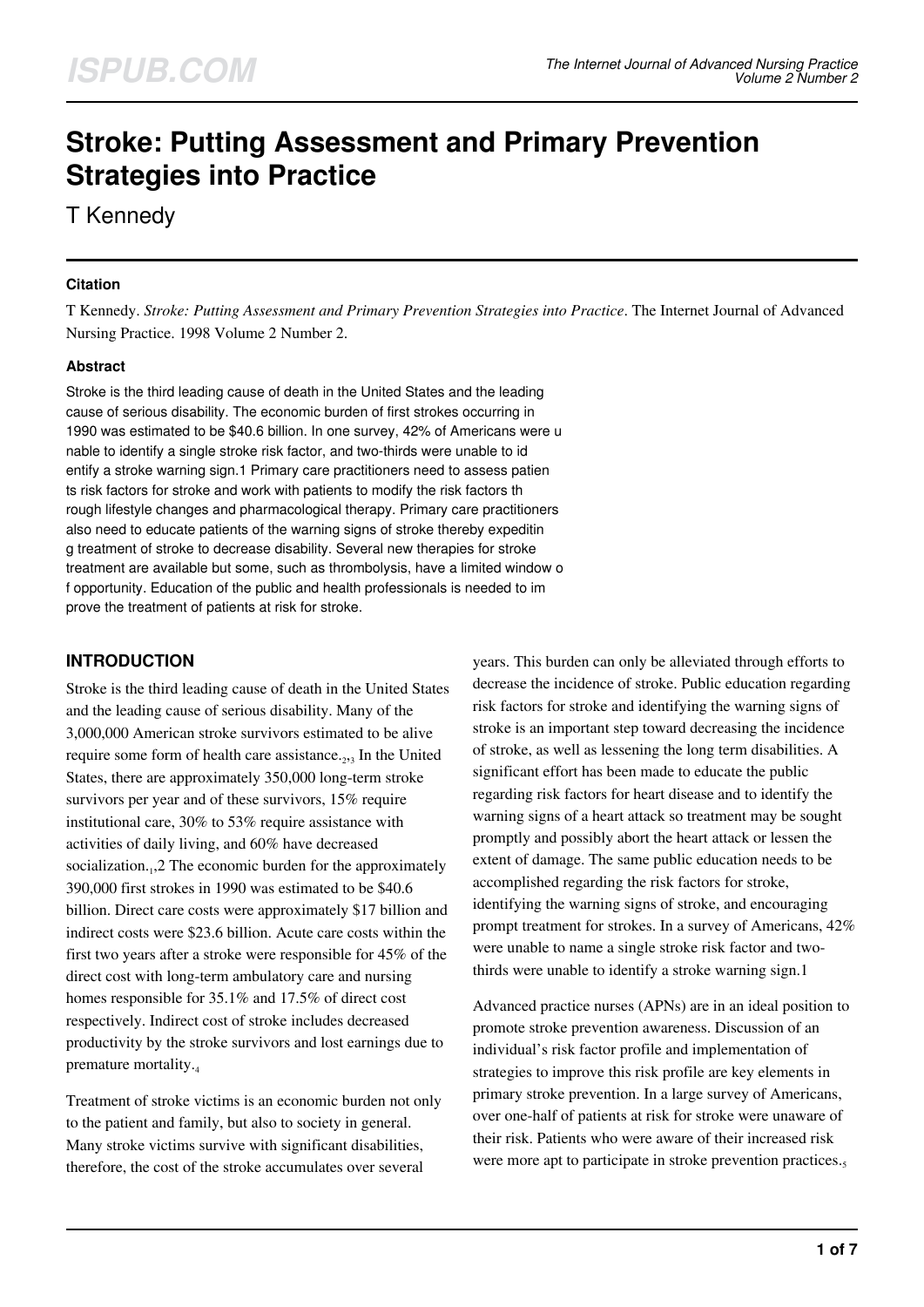### **RISK FACTORS**

Important aspects of stroke prevention are being able to identify who is at an increased risk of stroke and implementing strategies to decrease the risk factor profile. Risk factors can be categorized as modifiable and nonmodifiable (see Table 1) or predetermined factors.  $2,3,6$ Nonmodifiable risk factors are predetermined factors that cannot be treated but add to the total risk-factor profile. Nonmodifiable risk factors include history, age, gender, and race.2,3 Identification of the risk factors for stroke as well as treatment directed at these risk factors, particularly modifiable risk factors, are an important aspect of health care provided by the Advanced Practice Nurse (APN).

### **Figure 1**

Table 1: Stroke Risk Factors

| Stroke Risk Factors  |               |  |
|----------------------|---------------|--|
| Modifiable           | Nonmodifiable |  |
| Hypertension         | Age           |  |
| <b>Heart Disease</b> | Gender        |  |
| Cigarette Smoking    | Race          |  |
| <b>Diabetes</b>      | Heredity      |  |
| Hypercholesteremia   |               |  |
| Alcohol Consumption  |               |  |
| Obesity              |               |  |
| Physical Inactivity  |               |  |

# **NONMODIFIABLE**

Age is a very important risk factor for stroke as the risk for stroke doubles each decade after the age of 55-60. Elderly men are at a higher risk of stroke than elderly women until the latest years of life.2,3

Studies have demonstrated a higher incidence of stroke among certain races. Black Americans have double the risk of stroke than whites, especially black Americans under the age of 55. Asians, primarily the Japanese and Chinese, have a high prevalence for stroke. The high incidence of stroke in the Japanese is in contrast to the known low rates of coronary disease in the Japanese. $2,3,7,8$ 

Family history has also been implicated in strokes, but research support of this is weak. A study of elderly Swedish men indicated that a maternal history of stroke was related to an increased risk of stroke in that cohort. The Framingham study also implicated family history as a risk factor. What remains unclear, however, is if the risk of stroke is related to genetics, the environment, or other unidentified risk factors.2,3,7,8

### **MODIFIABLE**

Modifiable and potentially modifiable risk factors for stroke that are well documented include hypertension, heart disease, cigarette smoking, and diabetes. Less welldocumented risk factors that are either modifiable or potentially modifiable include elevated cholesterol, alcohol consumption, obesity, and physical inactivity.2,3,7,8

Hypertension is the most important risk factor for stroke. The risk of stroke increases as a person's blood pressure increases. Elevated systolic and diastolic blood pressures are related to an increase in stroke occurrence.2,7 People with isolated systolic hypertension experience a 2-4 times increase in strokes than those with normal blood pressures. Vigorous treatment of blood pressure can decrease the incidence of stroke by 50%. Stroke rates are also higher in individuals with mild hypertension. Mild hypertensives, therefore, should be considered for early aggressive treatment based on other risk factors they also exhibit.2,7,8

Cardiac disease incorporates a group of disorders that predispose an individual to double the risk of stroke.2,8 Cardiac abnormalities associated with an increase risk of stroke includes myocardial infarction, cardiomyopathy, left ventricular hypertrophy, coronary artery disease, and atrial fibrillation.3 Myocardial infarction not only increases the risk of stroke but is frequently the cause of death in patients who have had a stroke.2 Atrial fibrillation is an important cardiac risk factor for stroke and is implicated in almost half of all strokes of a cardioembolic origin.3 Atrial fibrillation is associated with a four fold increase in the incidence of stroke and is a condition commonly seen in the elderly.2 Additional factors that place patients with atrial fibrillation at a higher risk for stroke include age >65, recent congestive heart failure, history of hypertension, and a previous episode of arterial thromboembolism.7

Left ventricular hypertrophy as diagnosed by ECG increases the risk of stroke three to fourfold. The hypertrophy is frequently the end result of prolonged hypertension.3,8

Cigarette smoking as a risk factor for stroke is second only to hypertension7 Current cigarette smoking has been linked to an increase in the progression of atherosclerosis in the carotid artery.18 Cigarette smoking may increase the risk of stroke by as much as 50% compared to nonsmokers.8 This increased risk of stroke disappears within 2-4 years after smoking cessation.3,7 Women over the age of 35 who smoke and also use oral contraceptives increase their risk of stroke another five fold.8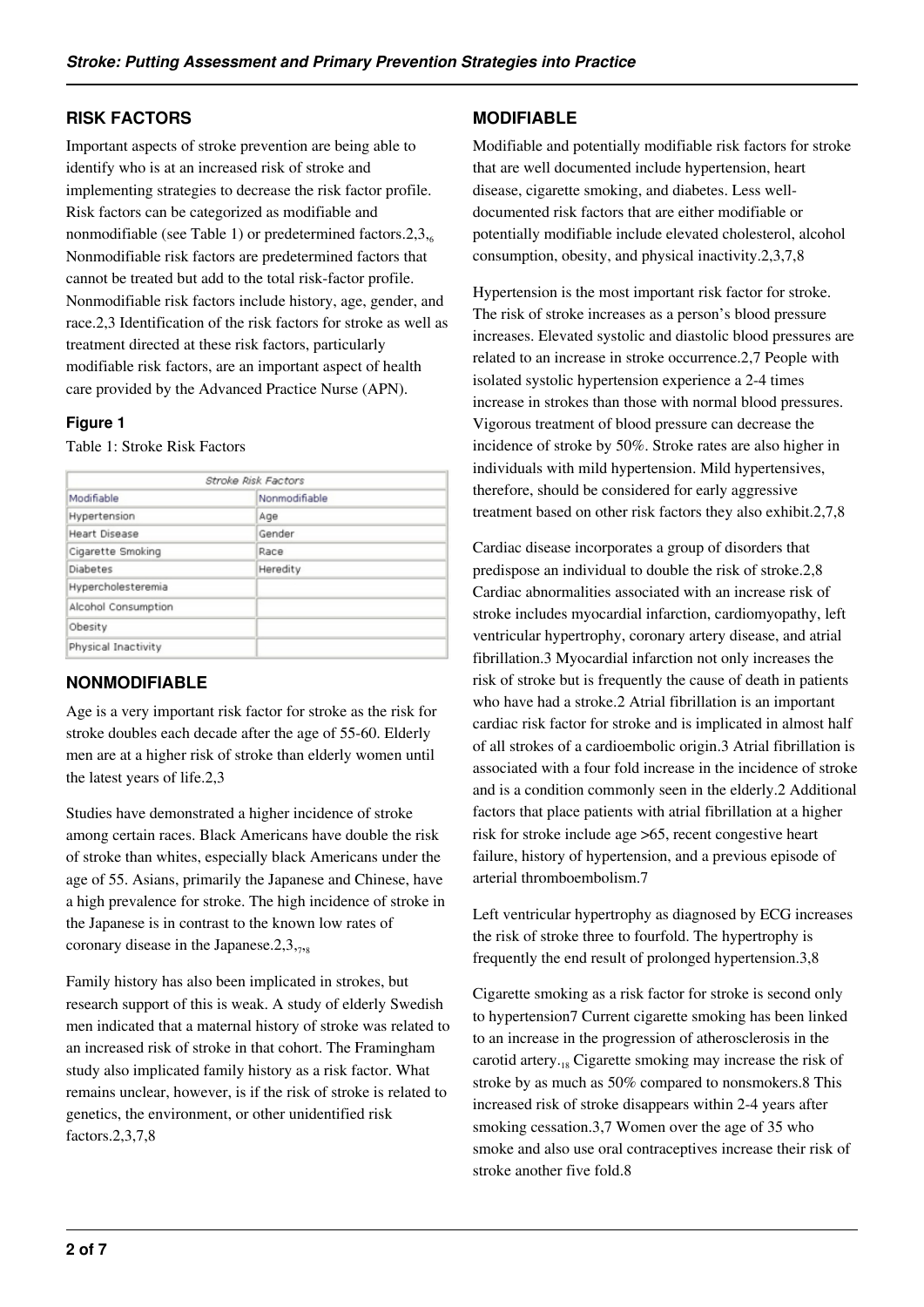Diabetes is known to be a significant risk factor for stroke, especially in women.3,7,8 Diabetics also have a greater chance of developing atherosclerosis, hypertension, obesity, and abnormal blood lipids further increasing their risk for stroke.3 Persons with glucose intolerance double their risk of stroke in comparison to nondiabetic individuals.3 A prospective study that included large cohorts of type 2 diabetic patients and nondiabetic subjects in Finland found a strong correlation between hyperglycemia and stroke in the type 2 patients especially those with poor glycemic control.

Heavy alcohol consumption has been linked with an increase risk of stroke but light to moderate alcohol consumption has not been found to increase the risk of stroke. Heavy alcohol consumption increases the risk of stroke by its relationship to hypertension and elevated triglycerides, whereas, light to moderate drinking may actually increase HDL levels providing for a decrease incidence of stroke.7,8

Studies on the relationship of cholesterol levels to an increase risk of stroke are somewhat ambiguous. However, a relationship exists between elevated cholesterol levels and the development of atherosclerosis of the carotid artery and its distribution.3,8 Efforts to lower cholesterol levels by diet modification and drug therapy will have a positive effect on coronary artery disease which is also a risk factor for strokes. Therefore, lowering cholesterol levels may have an impact on coronary-related stroke.2

Obesity, as a risk factor for stroke is associated with hypertension, heart disease, diabetes, and elevated cholesterol.2,3,8 Weight over 30% above average according to the Metropolitan Life chart was a significant independent risk for stroke. 3 Abdominal fat has a stronger relationship to atherosclerosis than fat deposited in the hips and thighs.2

A sedentary lifestyle in men has been associated with a risk of stroke three times higher than active men. However, no association between stroke risk and exercise has been found in women.3,7

# **STRATEGIES**

The goal of strategies directed at modifying the risk factors is a lower risk of stroke. The greater the stroke risk profile of a person the greater the importance of controlling the risk factors. Promotion of a healthy lifestyle through low fat and low cholesterol diet, decreased salt consumption, smoking cessation, and increased physical activity would help to control hypertension, heart disease, cholesterol levels, diabetes, and obesity. Decreasing salt intake may cause a

26% reduction in stroke in the hypertensive individual..7 Smoking cessation should be strongly advocated, and counseling and information related to smoking cessation programs should be offered as smoking is second only to hypertension as the most frequent risk factor for stroke. Two to four years after smoking cessation the risk of stroke returns to that of a nonsmoker..7

Several clinical trials have shown counseling by clinicians has been effective in helping smokers to quit. Key elements necessary to promote smoking cessation are providing reinforcement, setting a specific "quit date," and scheduling follow-up contacts. Studies have also shown the nicotine patch has improved the 12 month cessation rates when used along with clinician counseling and follow-up visits.17 However, patients with known cardiovascular disease should not use nicotine replacement due to the vasoconstrictive effects of nicotine. Patients not able to use nicotine replacement may benefit from zyban which is an antidepressant medication that has been found beneficial in smoking cessation in some individuals. Smoking cessation counseling is an area that APNs may have a significant impact through ongoing counseling and follow-up support.

Hypertension is the most significant risk factor for stroke, and its treatment should be a priority. The incidence of stroke increases 46% for every 7.5 mm/hg diastolic pressure rise.8 Modest programs using nutritional steps to decrease obesity, salt intake, and alcohol consumption in conjunction with an increase in exercise have been found to be helpful in the control of hypertension. $2_{10}$  Pharmocologic treatment of borderline hypertensives should be considered if two or more additional risk factors are present as significant efficacy is achieved.10

Reduction in the risk of stroke was demonstrated when warfarin was used for anticoagulation in the presence of atrial fibrillation..3 Low intensity warfarin therapy that keeps prothrombin times within the therapeutic range of an INR of 2.0 to 3.0 has been found to be 70 - 85% effective in stroke prevention in patients with atrial fibrillation. $6,8,11$ Patients younger than 65 with atrial fibrillation but no other identifiable risk factors are at a lower risk for stroke and could be treated with aspirin instead of warfarin..3,7 However, treatment with aspirin instead of warfarin in this younger population remains controversial.

Diabetes is a chronic disease in which rigorous glucose control will lessen its impact as a risk factor for stroke.2 Dietary instruction is, therefore, very important in helping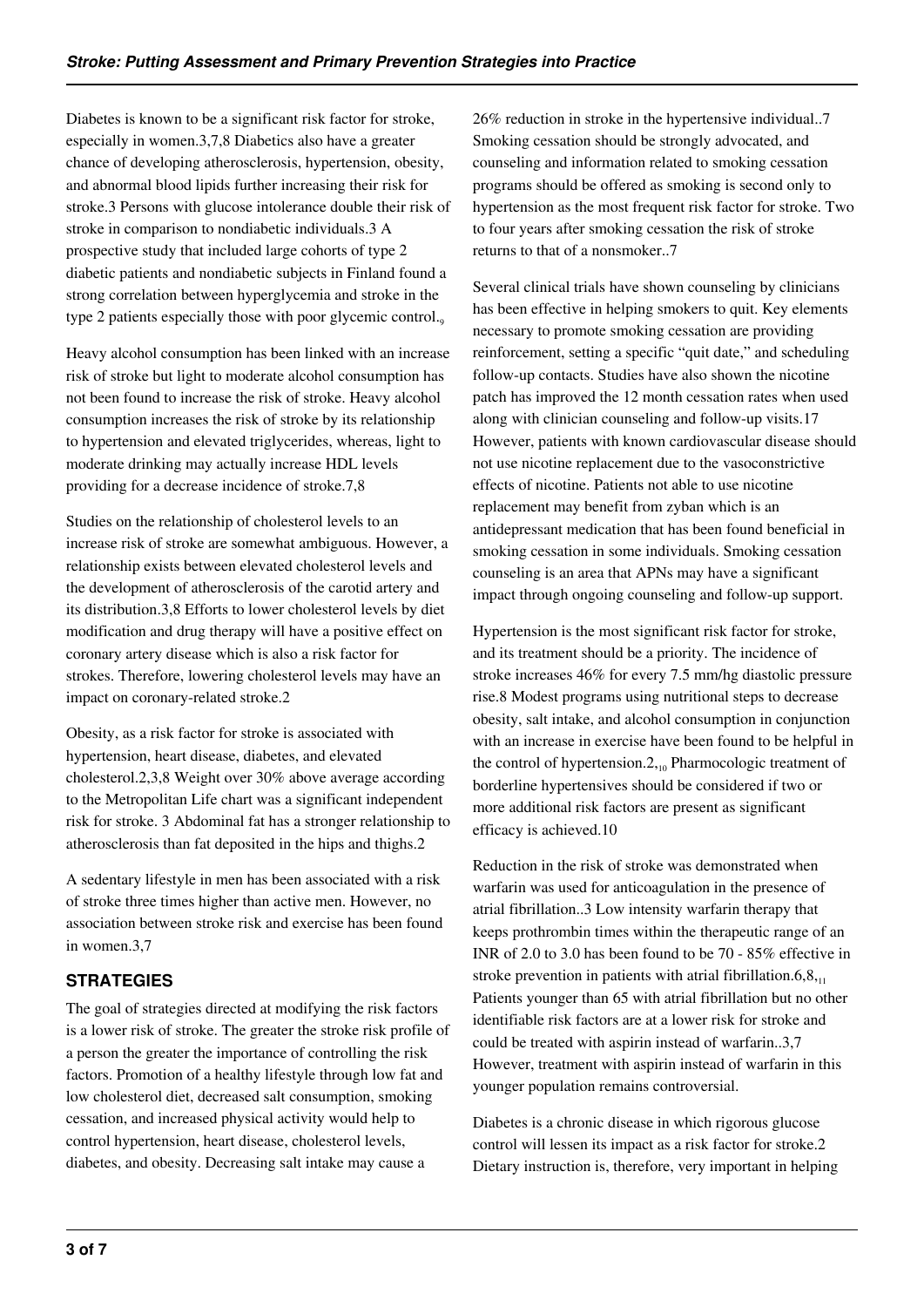the diabetic maintain good control along with monitoring blood glucose levels in the home. Dietary management is also a priority in the obese patient and the patient with high cholesterol. Dietary counseling should recommend reduction of total fat intake to less than 30% of total calories with saturated fat less than 10% of total calories. Cholesterol intake should be less than 300 mg/day. Emphasis should be placed on the consumption of fish, poultry without skin, lean meats, and dairy products low in fat. To provide variety, five servings of fruits and vegetables and six servings of legumes, breads and cereals should be included.17

Physical activity provides several beneficial factors that moderate risk factors for stroke. Physical activity aids in reducing blood pressure, weight, and heart rate, raises HDL cholesterol and lowers LDL cholesterol, and increases insulin sensitivity providing improved glucose tolerance.3,8 Thirty minutes of moderate physical activity every day, equal to a brisk walk, has been recommended for all adults..7

A stroke risk profile was developed by Wolf, D'Agostino, Belanger, and Kannel 10 from the Framingham Study cohort. This risk profile incorporated age, systolic blood pressure, use of antihypertensives, diabetes mellitus, cigarette smoking, prior cardiovascular disease, atrial fibrillation, and left ventricular hypertrophy by electrocardiogram to estimate an individual's risk for stroke. The presence of four risk factors was associated with approximately a 40% risk of stroke and the addition of even one more risk factor increases the risk of stroke to greater than 80% in women and greater than 60% in men. Use of a risk profile would allow the health care practitioner to inform the client of his percent risk of stroke compared to others in his age group. This information may provide the impetus needed to make lifestyle changes that would decrease ones risk of stroke.10

# **WINDOW OF OPPORTUNITY**

In addition to identification and treatment of the risk factors for stroke, the primary care practitioner needs to educate those at risk of the warning signs of stroke (see Table 2). Stroke prevention is the primary goal, however, if a stroke does occur then the goal is to prevent permanent deficits. $_{12}$ An old, but persistent, misconception among both the public and health care professionals is the idea that once a stroke develops there is nothing that can be done to treat the stroke. This thinking may delay treatment, thereby decreasing the choices of treatment. Two windows of opportunity for the

treatment of stroke exist, but these are limited by time. The first window is the reperfusion window in which it may be possible to lyse the clot and reestablish blood flow to the ischemic area of the brain. The second window is the treatment window during which initiation of treatment may lessen the amount of injury to the brain. $_{13}$ 

#### Table 2: Stroke Warning Signs

#### Stroke Warning Signs

- 1. Numbness, weakness, or paralysis of face, arm, or leg
- 2. Sudden blurred or decreased vision
- 3. Sudden severe headache
- 4. Difficulty speaking or understanding statements
- 5. Dizziness, loss of balance/coordination, especially in combination with other symptoms

The central area of ischemia, the core, is injured due to lack of blood supply available to deliver oxygen. The penumbra, an area of ischemic tissue that is possibly salvageable, surrounds the core and is at risk of secondary damage as a result of the brain chemicals released in response to the area of ischemia. This cascade of brain chemicals that are released may kill more neurons if it is not interrupted..13

There are two basic types of stroke, ischemic and hemorrhagic. Ischemic strokes are caused by either a thrombus or an embolus. Hemorrhagic strokes are caused by rupture of a blood vessels or aneurysm. In ischemic strokes, reperfusion through lysis of a clot can be done by thrombolytic therapy but needs to be initiated within three hours after onset of symptoms. Thrombolysis may be attempted via intravenous r-tPA in patients that meet inclusion/exclusion criteria such as onset of symptoms within three hours, no recent internal bleeding, and no recent surgery. Intra-arterial thrombolysis may also be accomplished with infusion of urokinase or r-tPA at the site of the clot. Preliminary data indicate that intra-arterial delivery is twice as effective as intravenous but requires the availability of a neuroradiology center with specially trained physicians.<sub>14</sub>

Treatment options that can be beneficial in decreasing the area of damage have a therapeutic window of four to six hours.<sub>15</sub> Studies of several neuroprotective agents are in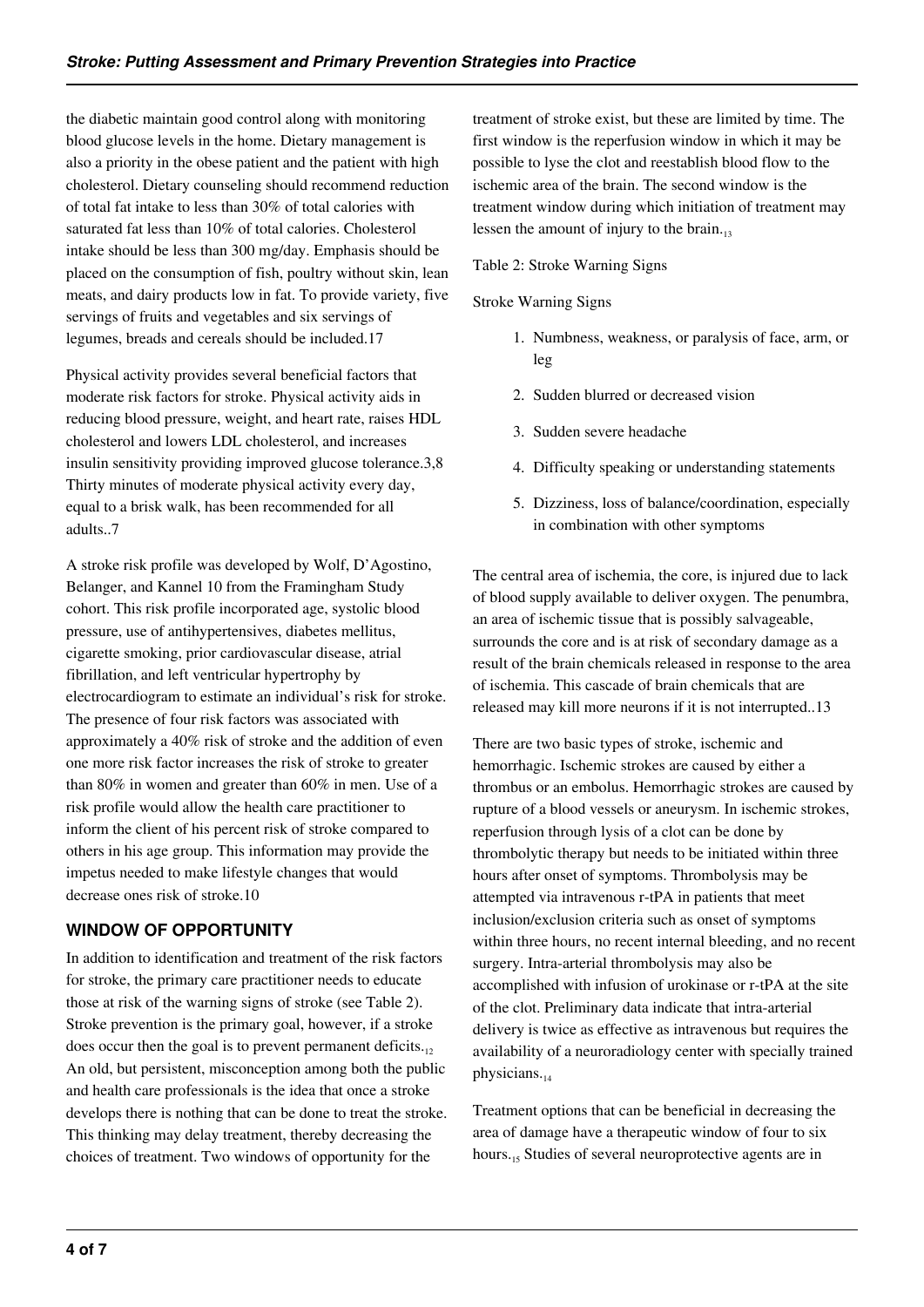process with the hope that the severity of ischemic stroke may be decreased through effects at the cellular level..14

As a result of these new treatment options, education of both health care professionals and the public on the importance of seeking treatment promptly when the warning signs of a stroke are noted. In order to benefit from these new treatments, patients need to present to the emergency room and be diagnosed within two to three hours after onset of symptoms. Two factors identified as contributing to delay in presenting to the emergency room were patient indecision and physician delay. $16$  This underscores the need for not only patient education but also provider education. Alberts, and colleagues .16 found a significant reduction in the time delay after instituting a public and professional educational program.

# **RECOMMENDATIONS FOR PRACTICE THE ROLE OF THE ADVANCED PRACTICE NURSE**

Advanced Practice Nurses (APNs) in primary practice are in the ideal setting to assess a patient's stroke risk profile and implement strategies to decrease the risk. The following are recommendations for APNs in a primary care setting.

- 1. Determine the stroke risk profile of adult patients by assessing the number of risk factors they possess.
- 2. Provide dietary instruction on a low fat, low cholesterol, low salt diet that limits fat intake to less than thirty percent of total daily calories, with saturated fats less than ten percent of total fat calories, and cholesterol intake to less than 300 mg/day, and sodium intake no more than 2400 mg/day.
- 3. Direct patients to participate in thirty minutes of moderate exercise daily which is equivalent to a brisk walk.
- 4. Counsel regarding smoking cessation including face-to-face advice, scheduled support visits, selfhelp materials, community programs, and use of nicotine replacement if indicated 17.
- 5. Monitor patients with hypertension and/or diabetes closely and initiate treatment as indicated. Blood pressure should be treated if the average reading is 140 or higher systolic or 90 or above diastolic. Fasting blood sugars should be 80 - 140 mg/dL.

Following glycosylated hemoglobin(HbA1c) levels give an indication of glycemic control with levels less than 7.5 percent indicating good diabetic control.

- 6. Maintain therapeutic INR of 2.0-3.0 on patients requiring anticoagulation for atrial fibrillation.
- 7. Educate patients on the warning signs of stroke (see Table 2).

APN's in a tertiary care setting may be involved in the prompt triage of potential stroke victims. Prompt assessments and early CT scan will allow a stroke victim the opportunity for possible thrombolytic therapy to decrease the amount of neuronal damage.

# **SUMMARY**

As many as two-thirds of people surveyed in a study were unable to identify any of the early warning signs of stroke from a list of symptoms.13 APNs in a primary care setting are in the ideal situation to be instrumental in decreasing the number of strokes through identification and treatment of risk factors as well as in educating patients at risk about the warning signs of stroke (see table 2). The APN must keep abreast of the availability of new treatment options so they are able to refer patients with symptoms of a possible stroke promptly and to an appropriate facility. The time has come to be aggressive with stroke management and education.

Recommendations from the American Heart Association Conference proceedings include improving the education of the public and healthcare providers regarding risk factors and warning signs for stroke.3 Primary care providers need to be aware of the importance of managing the risk factors for stroke and encouraging lifestyle modifications appropriate to the individual. The Clinical Preventive Services Task Force17 identified several health-related behaviors that have been modified through counseling by a primary care practitioner such as smoking cessation, alcohol consumption, improved blood pressure control, and maintenance of better glucose levels in diabetics. Stroke prevention should receive the same priority level and start with the primary care practitioner.

#### **References**

1. Macabasco, A. C., & Hickman, J. L. Thrombolytic therapy for brain attack. J Neuroscience Nurs. 1995;27:138-149. 2. Kelly-Hayes, M. A preventive approach to stroke. Nurs Clin North Am. 1991;26:931-943.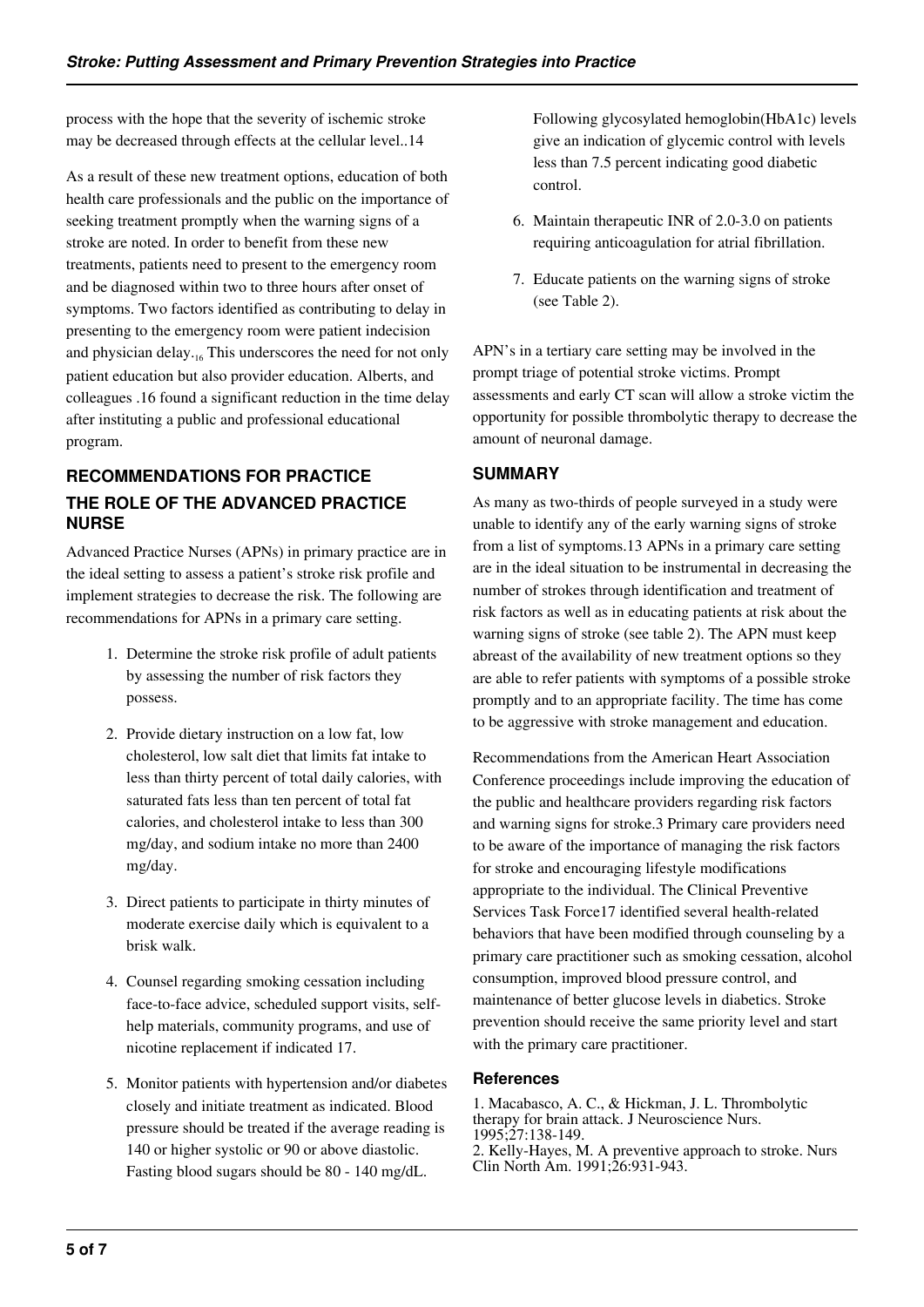3. Sacco, R. L., Benjamin, E. J., Broderick, J. P., Dyken, M., Easton, D., Feinberg, W. M., Goldstein, L. B., Gorelick, P.

B., Howard, G., Kittner, S. J., Manolio, T. A., Whisnant, J.

P., & Wolf, P. A. Risk factors. Stroke. 1997;28:1507-1517.

4. Taylor, T. N., Davis, P. H., Torner, J. C., Holmes, J.

Meyer, J. W., & Jacobson, M. F. Lifetime cost of stroke in

the United States. Stroke. 1996;27:1459-1466.

5. Samsa, G. P., Cohen, S. J., Goldstein, L. B., Bonito, A. J.,

Duncan, P. W., Enarson, C., DeFriese, G. H., Horner, R. D., & Matchar, D. B. Knowledge of risk among patients at

increased risk for stroke. Stoke. 1997;28:916-921.

6. Matcher, D. B., McCrory, D. C., Barnett, H. J. M., &

Feussner, J. R. Medical treatment for stroke prevention. Ann Intern Med . 1994;121:41-53.

7. Orencia, A. J., & Biller, J. Prevention of primary event: Ischemic stroke risk detection and reduction. Neurosurg Clin North Am. 1997;8:165-178.

8. Wolf, P. A., Belanger, A. J., & D'Agostino, R. B.

Management of risk factors. Neurol Clinics.

1992;10:177-191.

9. Lehto, S., Rönnemaa, T., Pyörälä , K., & Laakso, M. Predictors of stroke in middle-aged patients with non-

insulin-dependent diabetes. Stroke. 1996;27:63-68.

10. Wolf, P. A., D'Agostino, R. B., Belanger, A. J., &

Kannel, W. B. Probability of stroke: A risk profile from the

Framingham Study. Stroke. 1991;22:312-318. 11. Mohr, J. P., Albers, G. W., Amarenco, P., Babikian, V.

L., Biller, J., Brey, R. L., Coull, B., Easton, D., Gomez, C.

R., Helgason, C. M., Kase, C. S., Pullicino, P. M., & Turpie, A. G. G. Etiology of stroke. Stoke. 1997;28:1501-1506. 12. Helgason, C., & Wolf, P. A. American Heart Association Prevention Conference IV: Prevention and rehabilitation of

stroke. Stroke. 1997;28:1498-1500. 13. Heros, R. C. Stroke: Early pathophysiology and treatment. Stroke. 1994;25:1877-1881.

14. Pessin, M. S., Adams, H. P., Adams, R. J., Fisher, M., Furlan, A. J., Hacke, W., Haley, Jr., C. H., Hazinski, M. F., Helgason, C. M., Higashida, R. T., Koroshetz, W., Marler, J. R., & Ornato, J. P. Acute interventions. Stroke. 1997;28:1518-1521.

15. Azzimondi, G., Gassein, L., Fiorani, L., Nonino, F., Montaguti, U., Celin, D. Re, G., & D'Alessandro, R. Variables associated with hospital arrival time after stroke: Effect of delay on the clinical efficiency of early treatment. Stroke. 1997;28:537-542.

16. Alberts, M. J., Perry, A., Dawson, D. V., & Bertels, C. Effects of public and professional education on reducing the delay in presentation and referral of stroke patients. Stroke.1992;23:352-356.

17. U. S. Preventive Services Task Force. Guide to clinical preventive services. Baltimore: Williams & Wilkins; 1996. 18. Howard G, Wagenknecht LE, Burke GL, Diez-Roux A, Evans GW, McGovern P, et al.Cigarette smoking and progression of atherosclerosis: the Atherosclerosis Risk in Communities (ARIC) Study. JAMA. 1998;279:119-124.